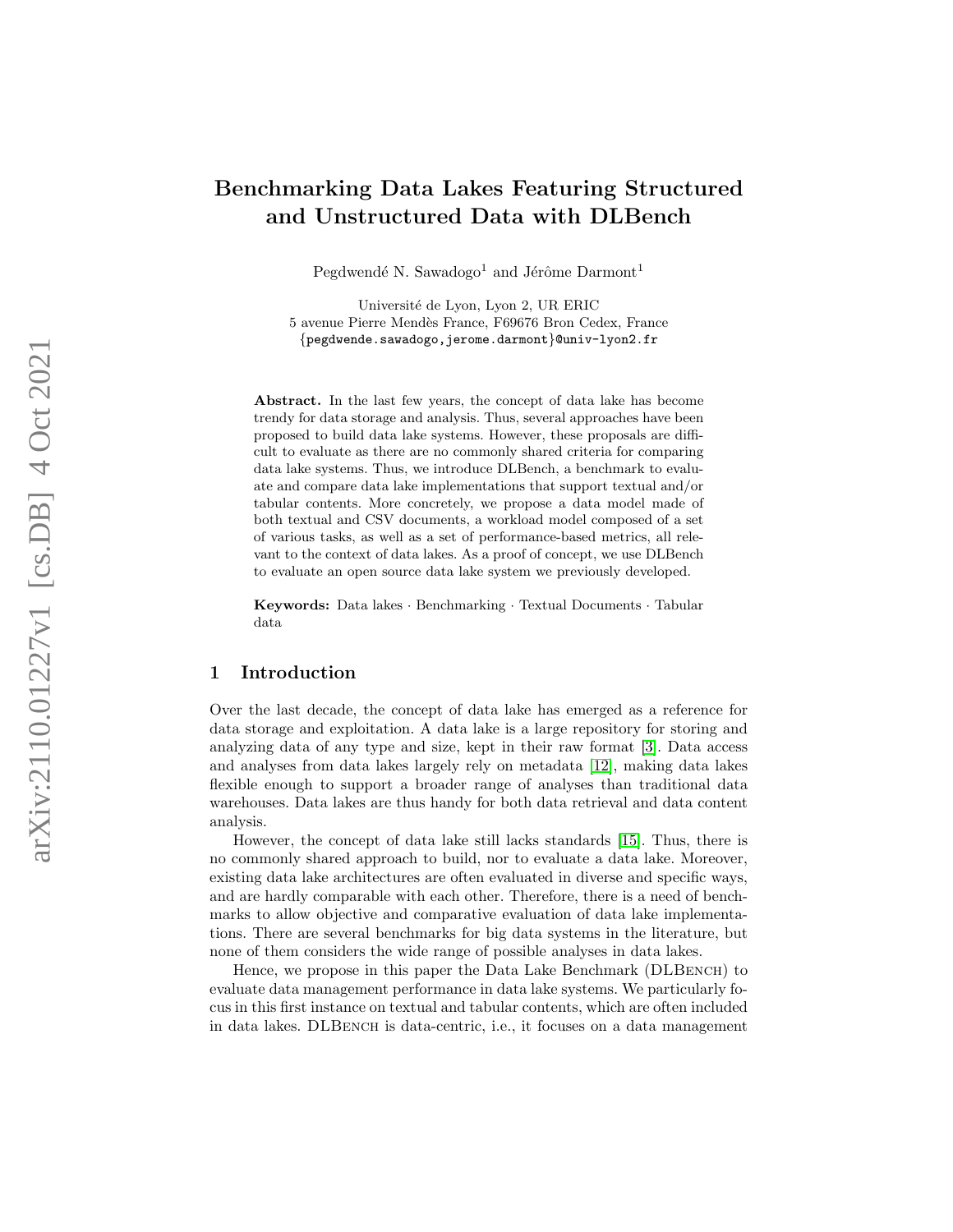objective, regardless of the underlying technologies [\[2\]](#page-10-1). We also designed it with Gray's criteria for a "good" benchmark in mind, namely relevance, portability, simplicity and scalability [\[8\]](#page-10-2).

More concretely, DLBENCH features a data model that generates textual and tabular documents. By tabular documents, we mean spreadsheet or Comma Separated Value (CSV) files whose integration and querying is a common issue in data lakes. A scale factor parameter  $SF$  allows to vary data size in predetermined proportions. DLBench also features a workload model, i.e., a set of analytical operations relevant to the context of data lakes with textual and/or tabular content. Finally, we propose a set of performance-based metrics to evaluate such data lake implementations, as well as an execution protocol to execute the workload model on the data model and compute the metrics.

The remainder of this paper is organized as follows. In Section [2,](#page-1-0) we show how DLBENCH differs from existing benchmarks. In Section [3,](#page-2-0) we provide DL-Bench's full specifications. In Section [4,](#page-7-0) we exemplify how DLBench works and the insights it provides. Finally, in Section [5,](#page-8-0) we conclude this paper and present research perspectives.

## <span id="page-1-0"></span>2 Related Works

Benchmarking data lakes mainly relates to two benchmark categories, namely big data and text benchmarks. In this section, we present recent works in these categories and discuss their limitations with respect to our benchmarking objectives.

#### 2.1 Big Data Benchmarks

Big data systems are so diverse that each of big data benchmarks in the literature only target a part of big data requirements [\[1\]](#page-9-0). The de facto standard TPC-H [\[18\]](#page-11-2) and TPC-DS [\[20\]](#page-11-3) issued by the Transaction Processing Performance Council are still widely used to benchmark traditional business intelligence systems. They provide data models that reflect a typical data warehouse, as well as a set of typical business queries, mostly in SQL. BIGBENCH [\[7\]](#page-10-3) is another reference benchmark that addresses SQL querying on data warehouses. In addition, BigBench adaptations [\[6](#page-10-4)[,10\]](#page-10-5) include more complex big data analysis tasks, namely sentiment analysis over short texts.

TPCx-HS [\[19\]](#page-11-4) is a quite different benchmark that aims to evaluate systems running on Apache Hadoop<sup>[1](#page-1-1)</sup> or Spark<sup>[2](#page-1-2)</sup>. For this purpose, only a sorting work-load helps measuring performances. HIBENCH [\[9\]](#page-10-6) also evaluates Hadoop/Spark systems, but with a broader range of workloads, i.e., ten workloads including SQL aggregations and joins, classification, clustering and sorts [\[11\]](#page-11-5). In the same line, TPCx-AI [\[21\]](#page-11-6), which is still in development, includes more analysis tasks relevant to big data systems, such as advanced machine learning tasks for fraud detection and product rating.

<span id="page-1-1"></span> $^{\rm 1}$  <https://hadoop.apache.org/>

<span id="page-1-2"></span> $^2$  <http://spark.apache.org/>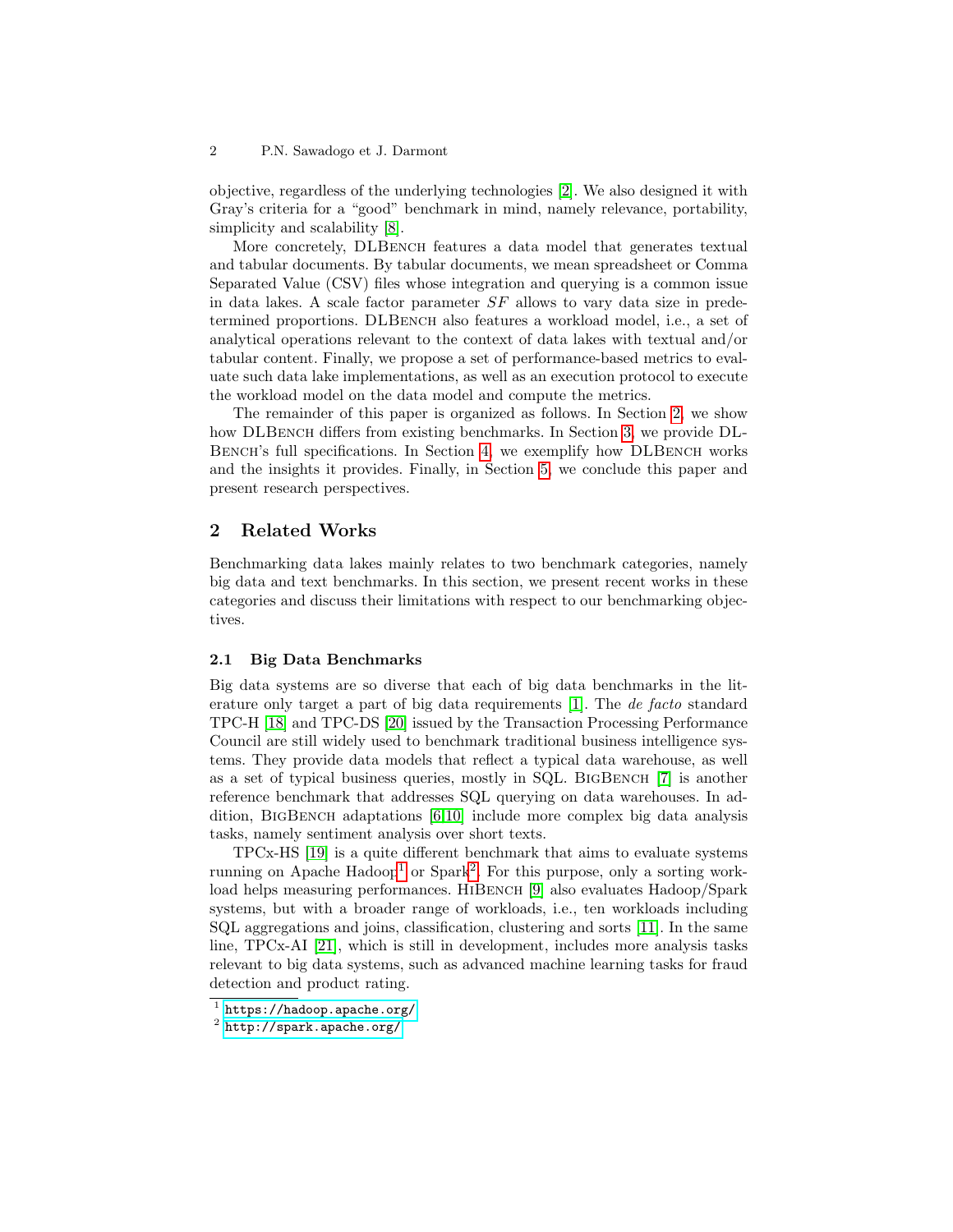#### 2.2 Textual Benchmarks

In this category, we consider big data benchmarks with a consequent part of text on one hand, and purely textual benchmarks on the other hand. Big-DATABENCH [\[23\]](#page-11-7) is a good representative of the first category. It indeed includes a textual dataset made of Wikipedia[3](#page-2-1) pages, as well as classical information retrieval workloads such as Sort, Grep and Wordcount operations.

One of the latest purely textual benchmarks is TEXTBENDS [\[22\]](#page-11-8), which aims to evaluate performances of text analysis and processing systems. For this purpose, TEXTBENDS proposes a tweet-based data model and two types of workloads, namely Top-K keywords and Top-K documents operations. Other purely textual benchmarks focus on language analysis tasks, e.g., Chinese [\[25\]](#page-11-9) and Portuguese [\[5\]](#page-10-7) text recognition, respectively.

#### 2.3 Discussion

None of the aforementioned benchmarks proposes a workload sufficiently extensive to reflect all relevant operations in data lakes. In the case of structured data, most benchmark workloads only consider SQL operations (TPC-H, TPC-DS, Hi-Bench). More sophisticated machine learning operations remain marginal, while they are common analyses in data lakes. Moreover, the task of finding related data (e.g., joinable tables) is purely missing, while it is a key feature of data lakes.

Existing textual workloads are also insufficient. Admittedly, BigDataBench's Grep and TEXTBENDS's Top-K documents operation are relevant for data search. Similarly, Top-K keywords and WordCount are relevant to assess documents aggregation [\[9](#page-10-6)[,22\]](#page-11-8). However, other operations such as finding most similar documents or clustering documents should also be considered.

Thus, our DLBench benchmark stands out, with a broader workload that features both data retrieval and data content analysis operations. DLBench's data model also differs from most big data benchmarks as it provides raw tabular files, inducing an additional data integration challenge. Moreover, DLBench includes a set of long textual documents that induces a different challenge than short texts such as tweets [\[22\]](#page-11-8) and Wikipedia articles [\[23\]](#page-11-7). Finally, DLBench is data-centric, unlike big data benchmarks that focus on a particular technology, e.g., TPCx-HS and HiBench.

## <span id="page-2-0"></span>3 Specification of DLBench

In this section, we first provide a thorough description of DLBENCH's data and workload model. Then, we propose a set of metrics and introduce an assessment protocol to evaluate and/or compare systems using DLBench.

<span id="page-2-1"></span><sup>3</sup> https://en.wikipedia.org/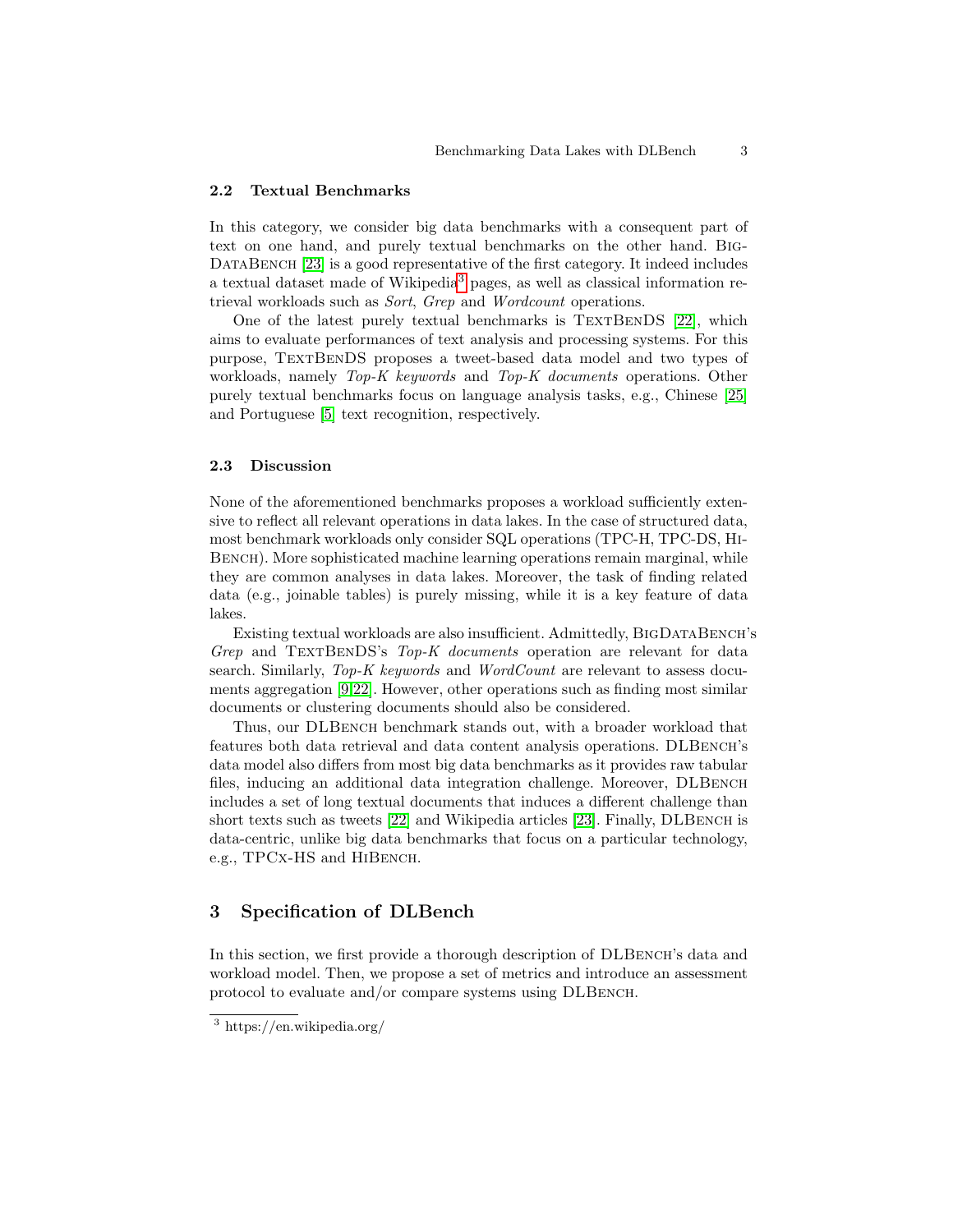#### <span id="page-3-2"></span>3.1 Data Model

Data Description DLBENCH includes two types of data to simulate a data lake: textual documents and tabular data. Textual documents are scientific articles that span from few to tens of pages. They are written in French and English and their number amounts to 50,000. Their overall volume is about 62 GB.

Tabular data are synthetically derived from a few CSV files containing Canadian government open data. Although such data are often considered as structured, they still need integration to be queried and analyzed effectively. DL-BENCH features up to 5,000 tabular files amounting to about 1,4 GB of data.

The amount of data in the benchmark can be customised through scale factor parameter SF, which is particularly useful to measure a system's performance when data volume increases.  $SF$  ranges from [1](#page-3-0) to 5. Table 1 describes the actual amount of data obtained with values of SF.

<span id="page-3-0"></span>

| $\mu$ and $\mu$ , the same of data per $\rho I$ value |                  |                  |                  |                                        |       |  |
|-------------------------------------------------------|------------------|------------------|------------------|----------------------------------------|-------|--|
| Scale factors                                         |                  |                  |                  | $ SF = 1 SF = 2 SF = 3 SF = 4 SF = 5 $ |       |  |
| Nb. of textual documents                              |                  |                  |                  | $10,000$ 20,000 30,000 40,000 50,000   |       |  |
| Nb. of tabular files                                  | 1.000            | 2.000            | 3,000            | 4,000                                  | 5,000 |  |
| Textual documents' size (GB)                          | 8.0              | 24.9             | 37.2             | 49.6                                   | 62.7  |  |
| Tabular files' size (GB)                              | 0.3 <sub>1</sub> | 0.6 <sup>1</sup> | 0.8 <sup>1</sup> | 1.1'                                   | 1.4   |  |

Table 1: Amount of data per SF value

DLBench's data come with metadata catalogues that can serve in data integration. More concretely, we generate from textual documents catalogue information on year, language and domain (discipline) to which each document belongs. Similarly, we associate in the tabular file catalogue a year with each file. This way, we can separately query each type of data through its specific metadata. We can also jointly query textual documents and tabular files through the year field.

Eventually, textual documents are generated independently from tabular files. Therefore, each type of data can be used apart from the other. In other words, DLBENCH can be used to assess a system that contains either textual documents only, tabular files only, or both. When not using both types of data, the workload model must be limited to its relevant part.

Data Extraction We extract textual data from  $HAL<sup>4</sup>$  $HAL<sup>4</sup>$  $HAL<sup>4</sup>$ , a French open data repository dedicated to scientific document diffusion. We opted for scientific documents as most are long enough to provide complexity and reflect most actual use cases in textual data integration systems, in contrast with shorter documents such as reviews and tweets.

Although HAL's access is open, we are not allowed to redistribute data extracted from HAL. Thus, we provide instead a script that extracts a user-defined

<span id="page-3-1"></span> $^4$  <https://hal.archives-ouvertes.fr/>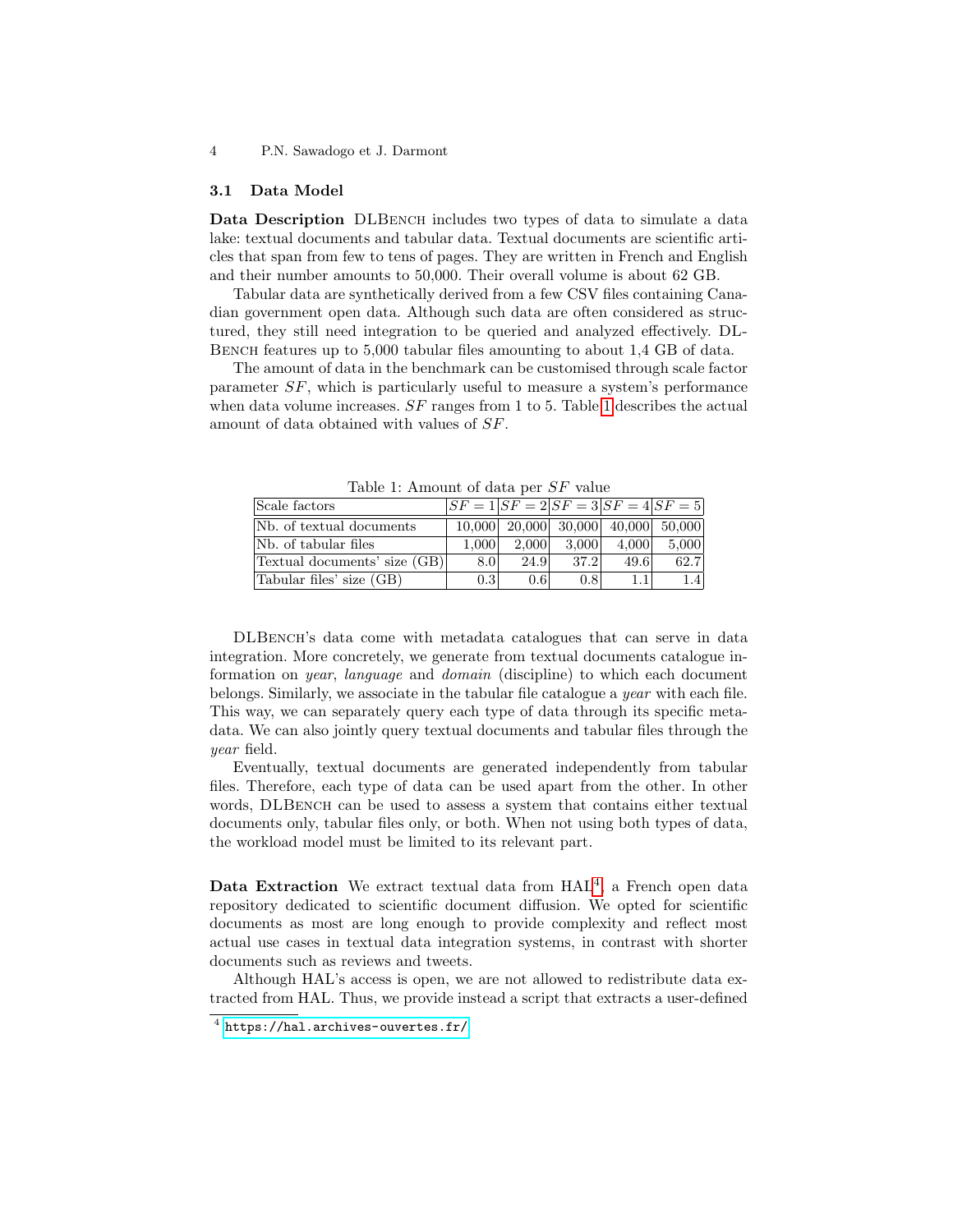amount of documents. This script and a usage guide are available online for reuse<sup>[5](#page-4-0)</sup>. Amongst all available documents in HAL, we restrict to scientific articles whose length is homogeneous, which amounts to 50,000 documents. While extracting documents, the script also generates the metadata catalogue described above.

Tabular data are reused from an existing benchmark [\[13\]](#page-11-10). These are actually a set of 5,000 synthetic tabular data files generated from an open dataset stored inside a SQLite<sup>[6](#page-4-1)</sup> database. Many of the columns in the tables contain similar data and can therefore be linked, making this dataset suitable to assess structured data integration as performed in data lakes.

We apply on this original dataset<sup>[7](#page-4-2)</sup> a script to extract all (or a part) of the tables in the form of raw CSV files. As for textual documents, this second script also generates a metadata catalogue. The script as well as guidelines are available online<sup>7</sup> .

#### 3.2 Workload Model

To assess and compare data lakes across different implementations and systems, some relevant tasks are needed. Thus we specify in this section instances of probable tasks in textual and tabular data integration systems. Furthermore, we translate each task into concrete, executable queries (Table [2\)](#page-6-0).

Data Retrieval Tasks are operations that find data bearing given characteristics. Three main ways are usually exploited to retrieve data in a lake. They are relevant for both tabular data and textual documents. However, we mainly focus on data retrieval from textual documents, as they represent the largest amount of data.

- 1. Category filters consist in filtering data using tags or data properties from the metadata catalogue. In other words, it can be viewed as a navigation task.
- 2. Term-based search pertains to find data, with the help of an index, from all data files that contain a set of keywords. Keyword search is especially relevant for textual documents, but may also serve to retrieve tabular data.
- 3. Related data search aims to, from a specified data file, retrieve similar data. It can be based on, e.g., column similarities in tabular data, or semantic similarity between textual documents.

Textual Document Analysis/Aggregation tasks work on data contents. Although textual documents and tabular data can be explored with the same methods, they require more specific techniques to be jointly analyzed or aggregated in data lakes.

<span id="page-4-0"></span><sup>5</sup> <https://github.com/Pegdwende44/DLBench>

<span id="page-4-1"></span> $^6$  <https://www.sqlite.org/>

<span id="page-4-2"></span><sup>7</sup> https://storage.googleapis.com/table-union-benchmark/large/benchmark.sqlite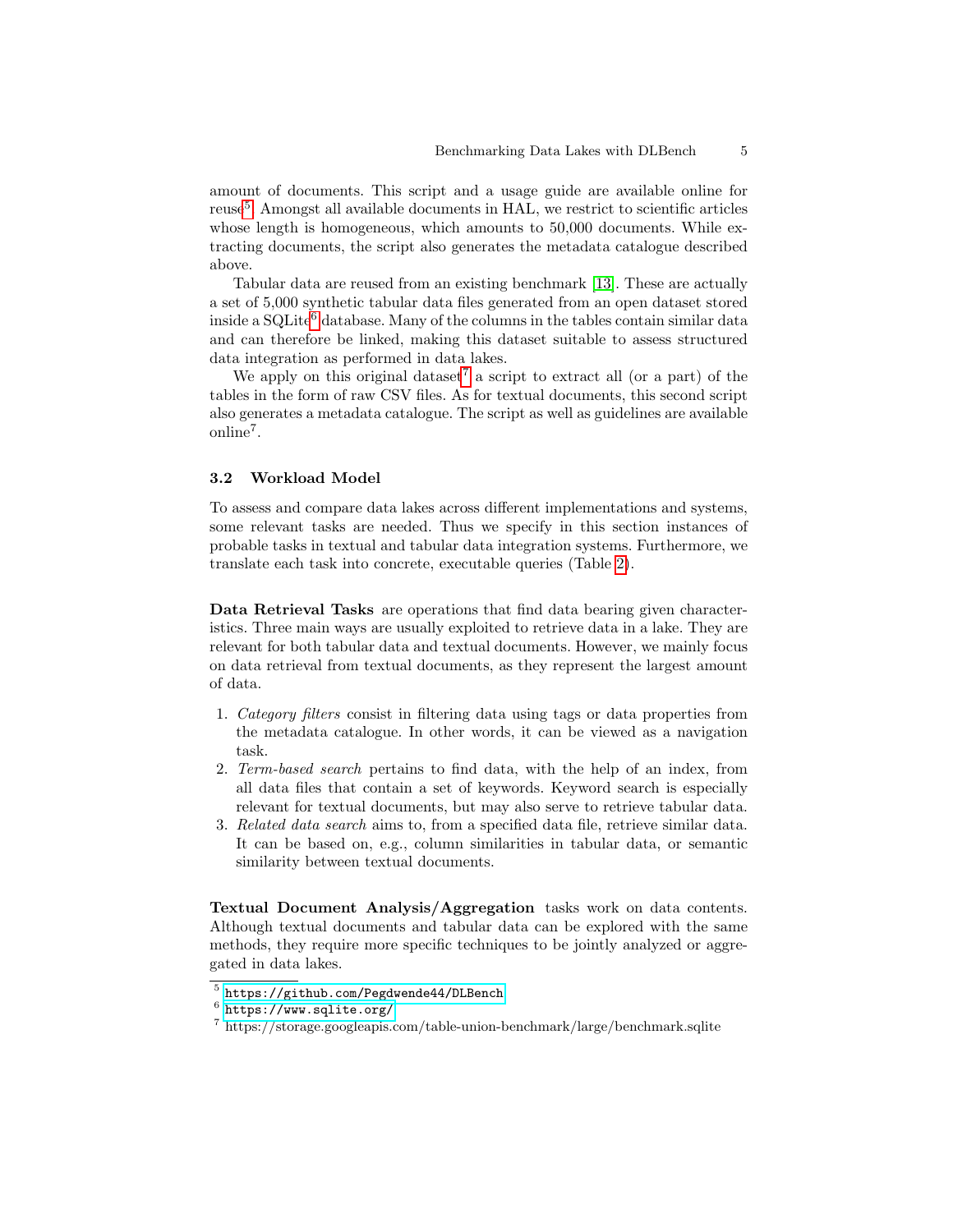- 4. Document scoring is a classical information retrieval task that consists in providing a score for each document with respect to how it matches a set of terms. Such scores can be calculated by diverse ways, e.g., with the Elastic-Search [\[4\]](#page-10-8) scoring algorithm. In all cases, scores depend on the appearance frequency of query terms in the document to score and in the corpus, and also the document's length. This operation is actually very similar to computing top-k documents.
- 5. Document highlights extract a concordance from a corpus. A concordance is a list of snippets where a set of terms appear. It is also a classical information retrieval task that provides a sort of summary of documents.
- 6. Document top keywords are another classical way to summarize and aggregate documents [\[14\]](#page-11-11). Computing top keywords is thus a suitable task to assess systems handling textual documents.
- 7. Document text mining. In most data lake systems, data are organized in collections, using tags for example. Here, we propose a data mining task that consists either in representing each collection of documents with respect to the others, or in grouping together similar collections with respect to their intrinsic vocabularies. In the first case, we propose a Principal Component Analysis (PCA) [\[24\]](#page-11-12) where statistical individuals are document collections. PCA could, for example, out put an average bag of words for each collection. In the second case, we propose a KMeans [\[17\]](#page-11-13) clustering to detect groups of similar collections.

Tabular Data Analysis/Queries Finally, we propose specific tasks suitable for integrated tabular files.

- 8. Simple table queries. We first propose to evaluate a data lake system's capacity to answer simple table queries through a query language such as SQL. As we are in a context of raw tabular data, language-based querying is indeed an important challenge to address.
- 9. Complex table queries. In line with the previous task, we propose to measure how the system supports advanced queries, namely join and grouping queries.
- 10. Tuple mining. An interesting way to analyze tabular data is either to represent each row with respect to the others or to group together very similar rows. We essentially propose here the same operation as Task #7 above, except that statistical individuals are table rows instead of textual documents. To achieve such an analysis, we only consider numeric values.

#### <span id="page-5-0"></span>3.3 Performance Metrics

In this section, we propose a set of three metrics to compare and assess data lake implementations.

1. Query execution time aims to measure the time necessary to run each of the 20 query instances from Table [2](#page-6-0) on the tested data lake architecture.

<sup>6</sup> P.N. Sawadogo et J. Darmont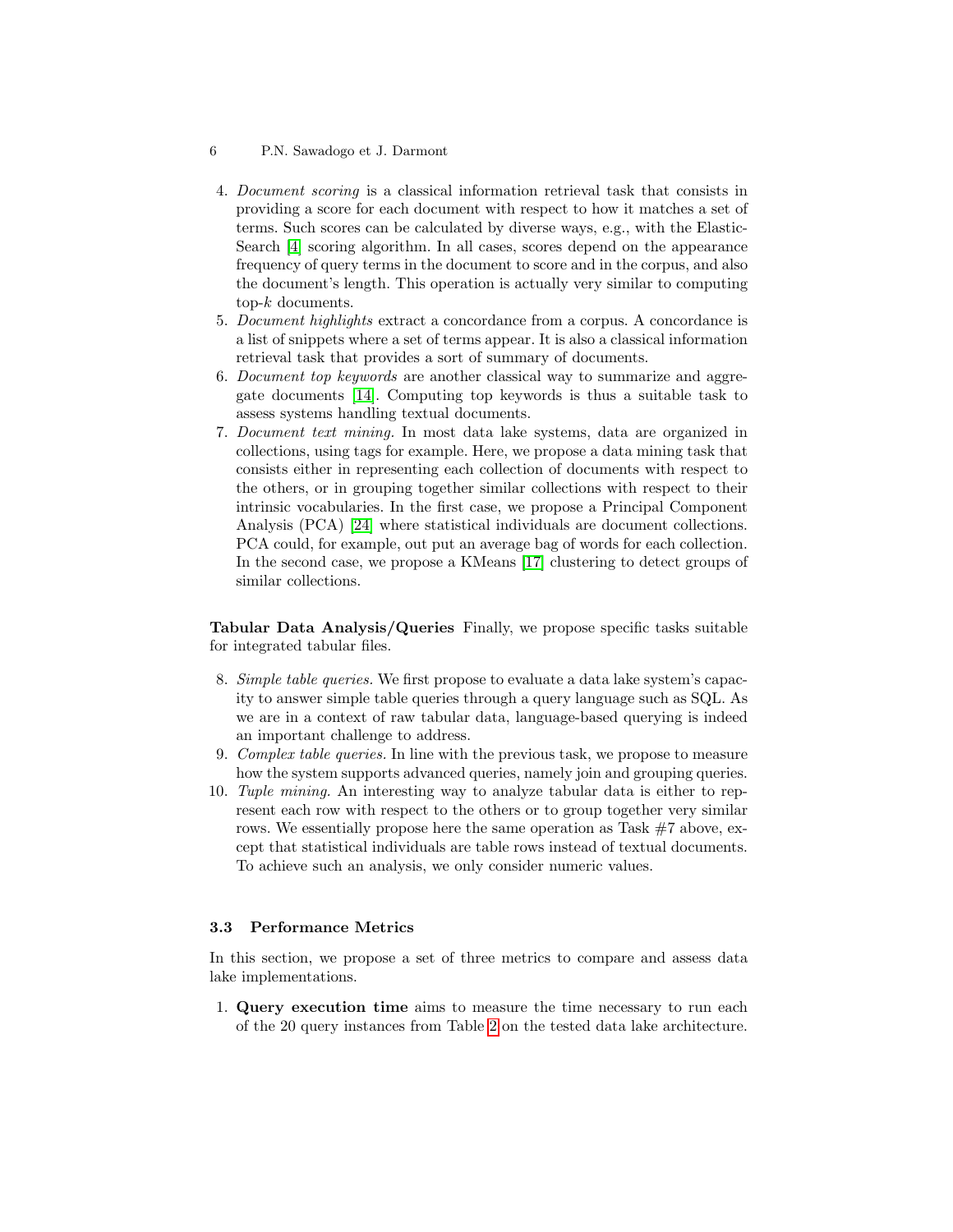|  | Table 2: Query instances |
|--|--------------------------|
|  |                          |

<span id="page-6-0"></span>

|                                              | Task Query                                                                 |                                                                                                              |  |
|----------------------------------------------|----------------------------------------------------------------------------|--------------------------------------------------------------------------------------------------------------|--|
|                                              |                                                                            | Data retrieval                                                                                               |  |
|                                              | Q1a                                                                        | Retrieve documents written in French                                                                         |  |
| #1                                           | Q1b                                                                        | Retrieve documents written in English and edited in December                                                 |  |
|                                              | Q1c                                                                        | Retrieve documents whose domains are math or info, written in English                                        |  |
|                                              |                                                                            | and edited in $2010, 2012$ or $2014$                                                                         |  |
|                                              | Q2a                                                                        | Retrieve data files (documents or tables) containing the term <i>university</i>                              |  |
| #2                                           | Q2b                                                                        | Retrieve data files containing the terms <i>university</i> , <i>science</i> or <i>research</i>               |  |
| #3                                           | Q3a<br>Retrieve the top 5 documents similar to any given document          |                                                                                                              |  |
|                                              | Q3b                                                                        | Retrieve 5 tables joinable to table $t_dc9442ed0b52d69cc11.11$                                               |  |
| <b>Textual Document Analysis/Aggregation</b> |                                                                            |                                                                                                              |  |
| #4                                           | Q4a                                                                        | Calculate documents scores w.r.t. the terms university and science                                           |  |
|                                              | $Q_4b$                                                                     | Calculate documents scores w.r.t. the terms <i>university</i> , <i>research</i> ,                            |  |
|                                              |                                                                            | new and <i>solution</i>                                                                                      |  |
| $\#5$                                        | Q5a                                                                        | Retrieve documents concordance w.r.t. the terms university and science                                       |  |
|                                              | Q5b<br>Retrieve documents concordance w.r.t. the terms university, science |                                                                                                              |  |
|                                              |                                                                            | new and <i>solution</i>                                                                                      |  |
| #6                                           | Q6a                                                                        | Find top 10 keywords from all documents (stopwords excluded)                                                 |  |
| #7                                           | Q7a                                                                        | Run a PCA with documents merged by <i>domains</i>                                                            |  |
|                                              | Q7b                                                                        | Run a 3-cluster KMeans clustering with documents merged by <i>domains</i>                                    |  |
| Tabular Data Analysis/Queries                |                                                                            |                                                                                                              |  |
| #8                                           | Q8a                                                                        | Retrieve all tuples from table $t$ -e9e $fd5cda78af711$ ---c11-1---1                                         |  |
|                                              | Q8b                                                                        | Retrieve tuples from table t_e9efd5cda78af711___c11_1___1                                                    |  |
|                                              |                                                                            | whose column <i>PROVINCE</i> bears the value <i>BC</i>                                                       |  |
| #9                                           | Q9a                                                                        | Calculate the average of columns <i>Unnamed:</i> 12, 13, and 20                                              |  |
|                                              |                                                                            | from table $t$ -356 $fc1eaad97f93b$ <sub>----</sub> $c15$ -1 <sub>----</sub> 1 grouped by <i>Unnamed</i> : 2 |  |
|                                              | Q9b -                                                                      | Run a left join query between tables <i>PED_SK_DTL_SNF____c</i> 7_0____1                                     |  |
|                                              |                                                                            | and $t$ $\!285b3bcd52ec0c86\!\ldots\!c13\!.\!1\!.\!1\!.\!1$ w.r.t. columns named $SOLITYPE$                  |  |
| #10                                          |                                                                            | Q10a Run a PCA on the result of query $Q9a$                                                                  |  |
|                                              |                                                                            | Q10b Run a 3-cluster KMeans clustering on the result of query $Qga$                                          |  |

This metric actually reports how efficient the lake's metadata system is, as it serves to integrate raw data, and thus make analyses easier and faster. In the case where certain queries are not supported, measures are only computed on the supported tasks.

- 2. Metadata size measures the amount of metadata generated by the system. It allows to balance the execution time with the resulting storage cost.
- 3. Metadata generation time encompasses the generation of all the lake's metadata. This also serves to balance query execution time.

We did not include other possible metrics such as actually used RAM and CPU because they are hard to measure. However, we recommend interpreting benchmark results while taking into account available RAM and CPU.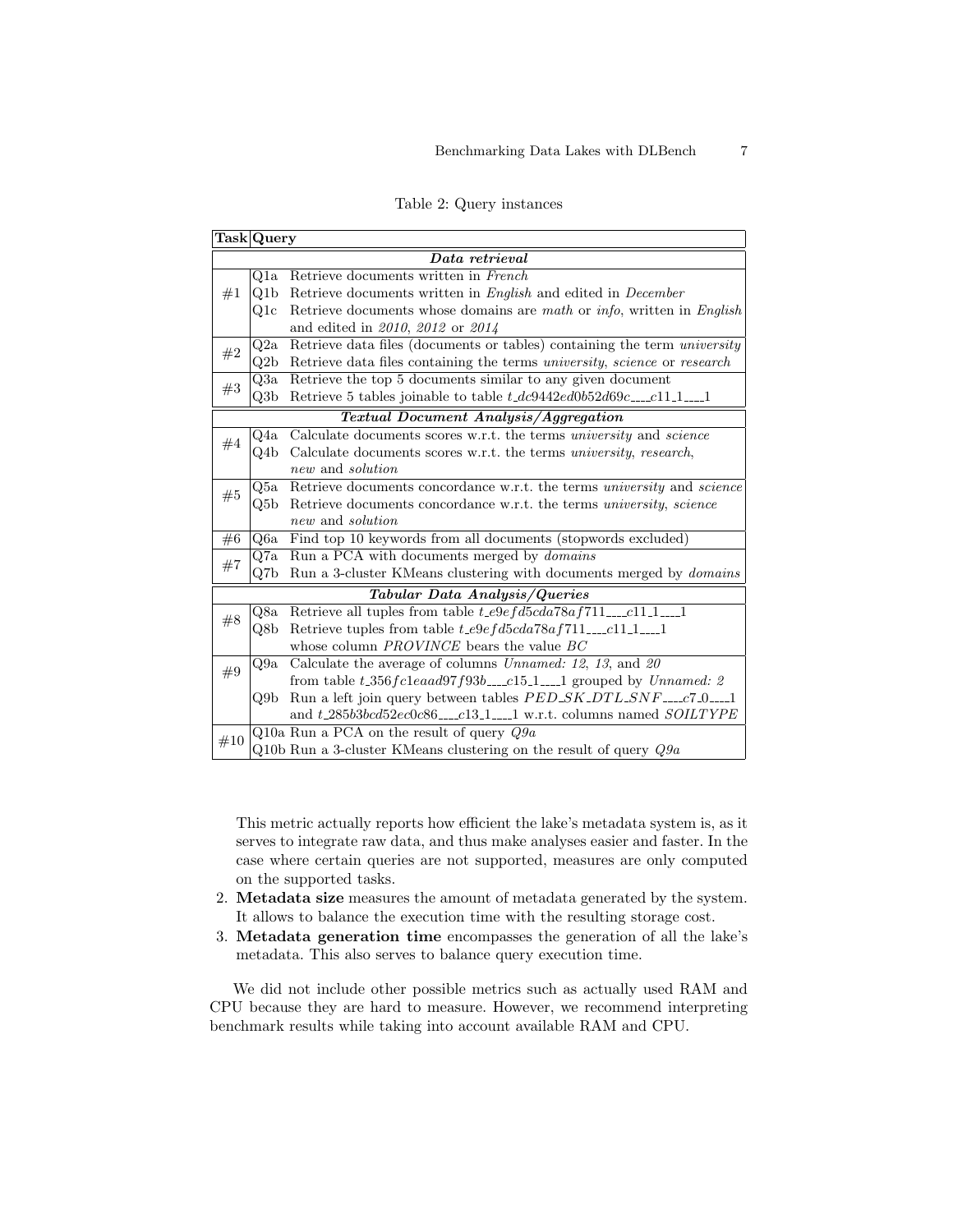#### 3.4 Assessment Protocol

The three metrics from Section [3.3](#page-5-0) are measured through an iterative process for each scale factor  $SF \in \{1, 2, 3, 4, 5\}$ . Each iteration consists in four steps (Algorithm [1\)](#page-7-1).

- 1. Data generation is achieved with the scripts specified in Section [3.1](#page-3-2)<sup>7</sup> .
- 2. Data integration. Raw data now need to be integrated in the data lake system through the generation and organization of metadata. This step is specific to each system, as there are plethora of ways to integrate data in a lake.
- 3. Metadata size and generation time computing consists in measuring metrics the total size of generated metadata and the time taken to generate all metadata, with respect to the current SF.
- 4. Query execution time computation involves computing the running time of each individual query. To mitigate any perturbation, we average the time of 10 runs for each query instance. Let us notice that all timed executions must be warm runs, i.e., each of the 20 query instances must first be executed once (a cold run not taken into account in the results).

## Algorithm 1: Assessment protocol

```
Result: metric<sub>-1</sub>, metric<sub>-2</sub>, metric<sub>-3</sub>
metric 1 \leftarrow [ || ]; metric 2 \leftarrow [ ]; metric 3 \leftarrow [ ];
for SF \leftarrow 1 to 5 do
    generate benchmark data(SF);
     generate and organize metadata(SF);
     metric_2[SF] \leftarrow retrieve_metadata_generation_time(SF);
     \text{metric.3} [\text{SF}] \gets \text{retrieve\_metadata.size}(\text{SF});for i \leftarrow 1 to 20 do
         run_query(i, SF);response_times \leftarrow [ ];
         for j \leftarrow 1 to 10 do
             respose\_times[j] \leftarrow run\_query(i, SF);end
         metric_1[SF][i] \leftarrow average(respose_time);end
end
```
## <span id="page-7-1"></span><span id="page-7-0"></span>4 Proof of Concept

## 4.1 Overview of AUDAL

To demonstrate the use of DLBENCH, we evaluate AUDAL [\[16\]](#page-11-14), a data lake system designed as part of a management science project, to allow automatic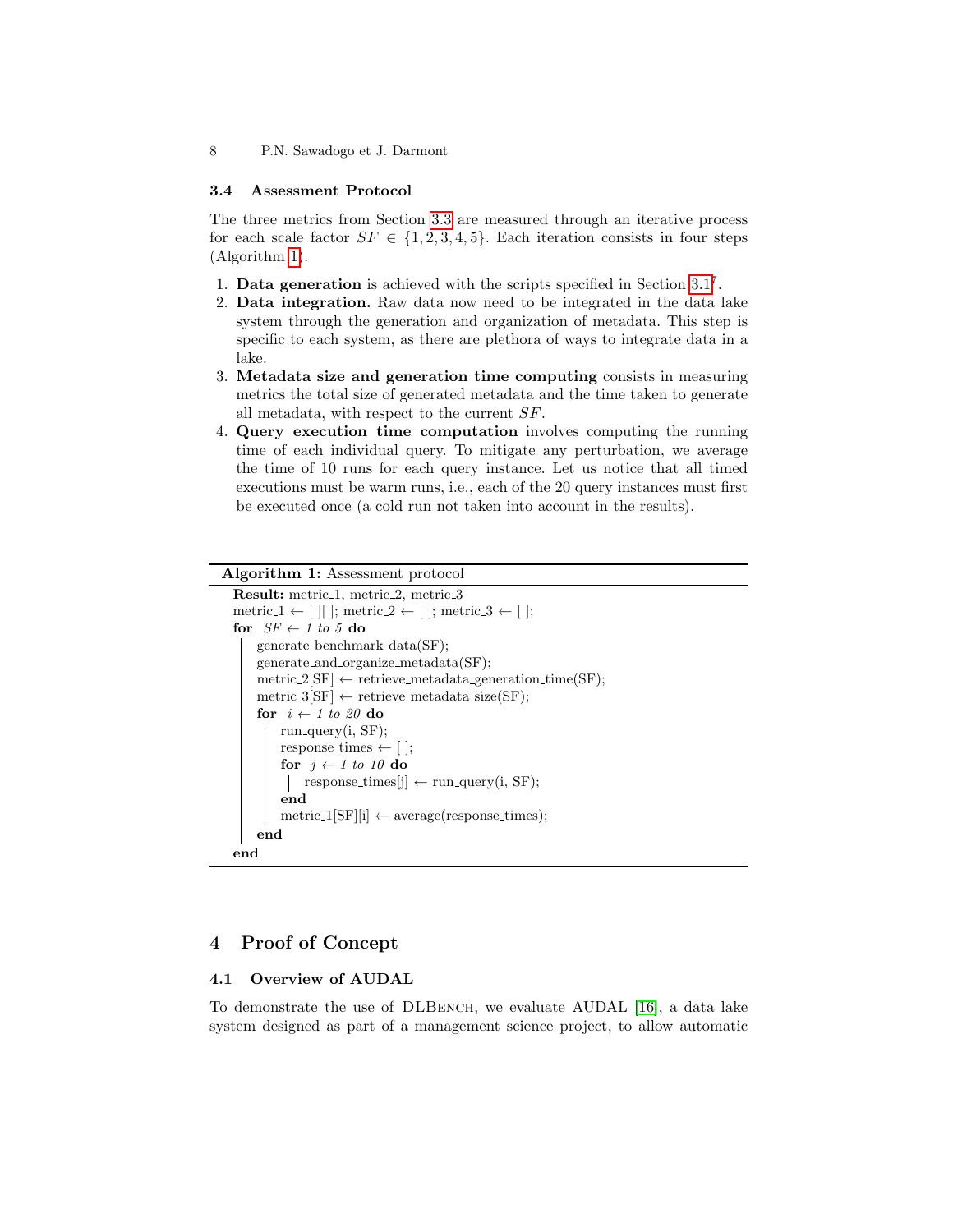and advanced analyses on various textual documents (annual reports, press releases, websites, social media posts...) and spreadsheet files (information about companies, stock market quotations...). The AUDAL system uses an extensive metadata system stored inside Mongo $DB^8$  $DB^8$ , Neo $4J^9$  $4J^9$ , SQLite<sup>8</sup> and ElasticSearch<sup>[10](#page-8-3)</sup> to support numerous analyses.

AUDAL provides ready-to-use analyses via a representational state transfer application programming interface (REST API) dedicated to data scientists, and also through a Web-based analysis platform designed for business users.

#### 4.2 Setup and Results

AUDAL is implemented on a cluster of three VMware virtual machines (VMs). The first VM has a 7-core Intel-Xeon 2.20 GHz processor and 24 GB of RAM. It runs the API and also supports metadata extraction. Both other VMs have a mono-core Intel-Xeon 2.20 GHz processor and 24 GB of RAM. Each of the three VMs hosts a Neo4J instance, an ElasticSearch instance and a MongoDB instance to store AUDAL's metadata.

The results achieved with DLBENCH show that AUDAL scales quite well (Figures [1-6\)](#page-9-1). Almost all task response times are indeed either constant (Tasks #3, #7, #8, #9 and #10) or grow linearly with SF (Tasks #1, #2, and #4 to  $\#6$ ). In addition, we observe that except Task  $\#6$  (that takes up to 92 seconds), all execution times are reasonable considering the modest capabilities of our hardware setup. Eventually, metadata generation time and size scale linearly and almost-linearly, respectively (Figure [7\)](#page-10-9). We can also see that metadata amount to about half the volume of raw data, which illustrates how extensive AUDAL's metadata are. We observe some fluctuations in the results, with sometimes negative slopes while SF increases. Such variations are due to external, random factors such as network load or the Java garbage collector starting running. However, the influence on the runtime is negligible (of the order of a tenth of a second) and is only visible on simple queries that run in half a second.

## <span id="page-8-0"></span>5 Conclusion

In this paper, we introduce DLBENCH, a benchmark for data lakes with textual and/or tabular contents. To the best of our knowledge, DLBENCH is the first data lake benchmark. DLBench features: 1) a data model made of a corpus of long, textual documents on one hand, and a set of raw tabular data on the other hand; 2) a query model of twenty query instances across ten different tasks; 3) three relevant metrics to assess and compare data lake implementations; and 4) an execution protocol. Finally, we demonstrate the use of DLBENCH by assessing the AUDAL data lake [\[16\]](#page-11-14), highlighting that the AUDAL system scales quite well, especially for data retrieval and tabular data querying.

<span id="page-8-1"></span><sup>8</sup> <https://www.mongodb.com>

<span id="page-8-2"></span> $^9$  <https://neo4j.com>

<span id="page-8-3"></span> $10$  <https://www.elastic.co>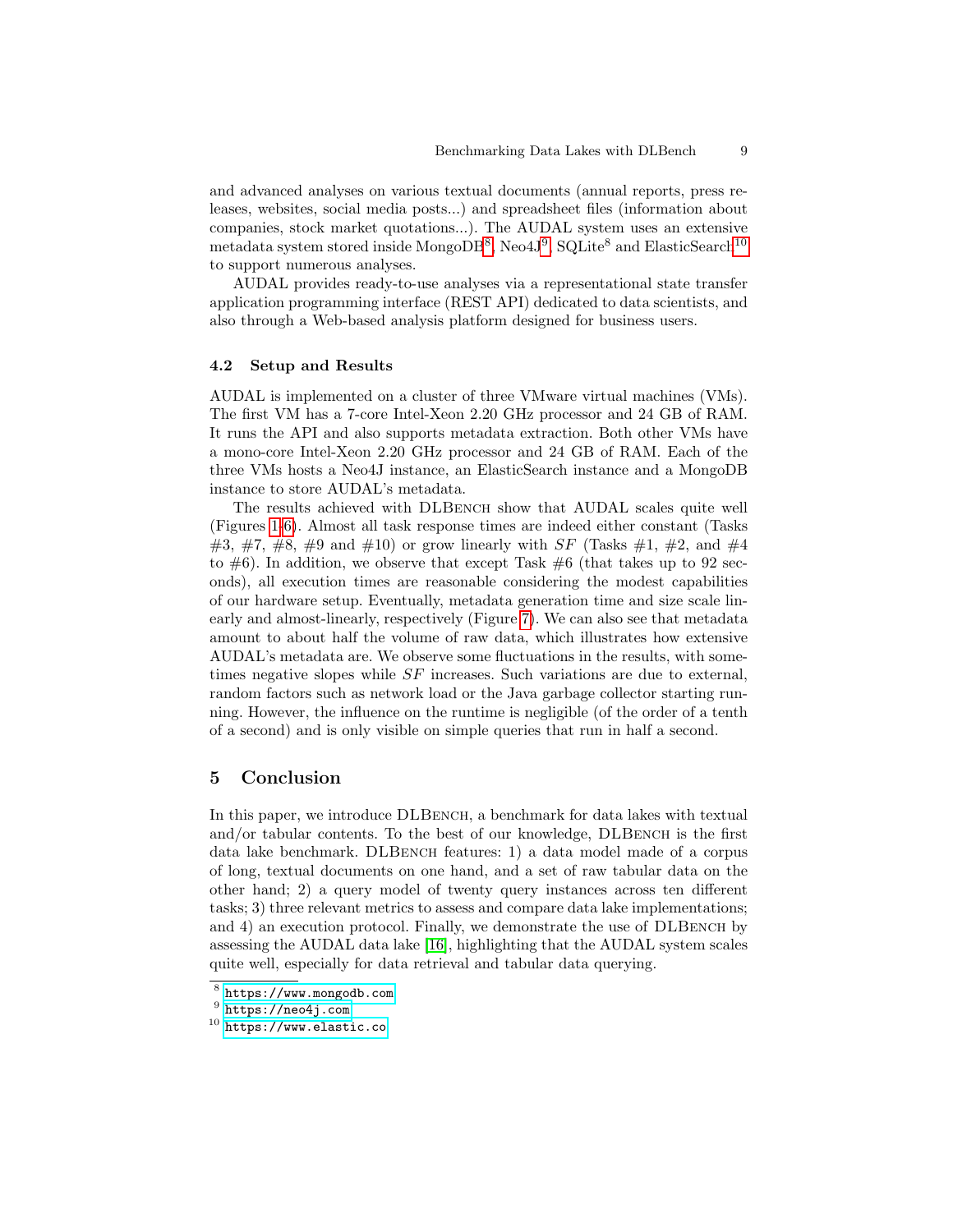<span id="page-9-1"></span>

Future works include an extension of the structured part of DLBENCH's data model with an alternative, larger dataset. Another enhancement of DLBench could consists in providing an overview of value distributions in generated data. Finally, we plan to perform a comparative study of existing data lake systems using DLBench.

## Acknowledgments

P.N. Sawadogo's PhD is funded by the Auvergne-Rhône-Alpes Region through the AURA-PMI project.

## References

<span id="page-9-0"></span>1. Bajaber, F., Sakr, S., Batarfi, O., Altalhi, A.H., Barnawi, A.: Benchmarking big data systems: A survey. Comput. Commun. 149, 241–251 (2020). <https://doi.org/10.1016/j.comcom.2019.10.002>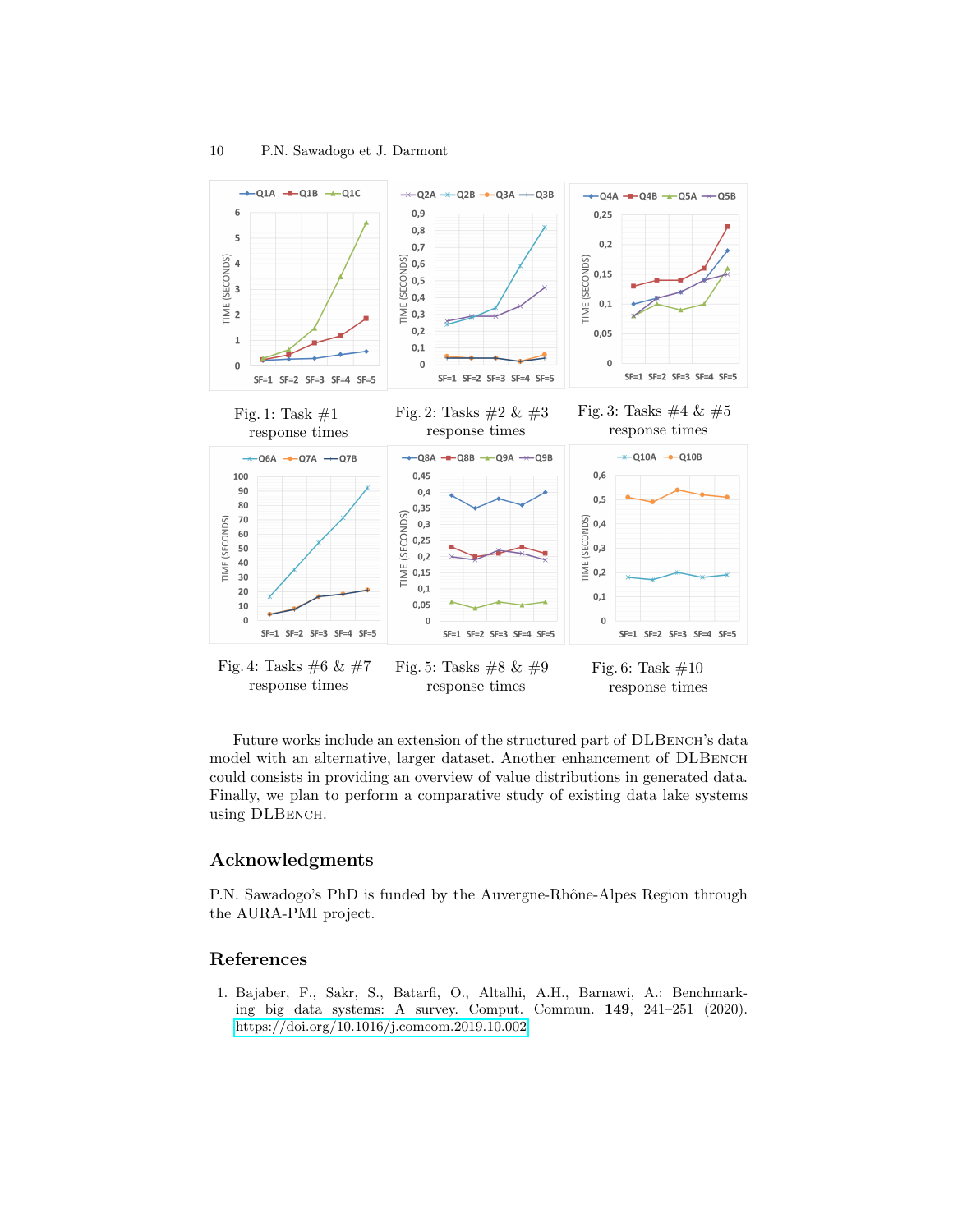<span id="page-10-9"></span>

Fig. 7: Metadata size and generation time

- <span id="page-10-1"></span>2. Darmont, J.: Data-centric benchmarking. In: Advanced Methodologies and Technologies in Network Architecture, Mobile Computing, and Data Analytics, pp. 342–353. IGI Global (2019)
- <span id="page-10-0"></span>3. Dixon, J.: Pentaho, Hadoop, and Data Lakes (October 2010), [https://](https://jamesdixon.wordpress.com/2010/10/14/pentaho-hadoop-and-data-lakes/) [jamesdixon.wordpress.com/2010/10/14/pentaho-hadoop-and-data-lakes/](https://jamesdixon.wordpress.com/2010/10/14/pentaho-hadoop-and-data-lakes/)
- <span id="page-10-8"></span>4. Elasticsearch: Theory Behind Relevance Scoring (Sptember 2019), [https://www.](https://www.elastic.co/guide/en/elasticsearch/guide/current/scoring-theory.html) [elastic.co/guide/en/elasticsearch/guide/current/scoring-theory.html](https://www.elastic.co/guide/en/elasticsearch/guide/current/scoring-theory.html)
- <span id="page-10-7"></span>5. Fialho, P., Coheur, L., Quaresma, P.: Benchmarking natural language inference and semantic textual similarity for portuguese. Inf.  $11(10)$ , 484 (2020). <https://doi.org/10.3390/info11100484>
- <span id="page-10-4"></span>6. Ghazal, A., Ivanov, T., Kostamaa, P., Crolotte, A., Voong, R., Al-Kateb, M., Ghazal, W., Zicari, R.V.: Bigbench V2: the new and improved bigbench. In: 33rd IEEE International Conference on Data Engineering, ICDE 2017, San Diego, CA, USA, April 19-22, 2017. pp. 1225–1236. IEEE Computer Society (2017). <https://doi.org/10.1109/ICDE.2017.167>
- <span id="page-10-3"></span>7. Ghazal, A., Rabl, T., Hu, M., Raab, F., Poess, M., Crolotte, A., Jacobsen, H.: Bigbench: towards an industry standard benchmark for big data analytics. In: Ross, K.A., Srivastava, D., Papadias, D. (eds.) Proceedings of the ACM SIGMOD International Conference on Management of Data, SIGMOD 2013, New York, NY, USA, June 22-27, 2013. pp. 1197–1208. ACM (2013). [https://doi.org/10.1145/2463676.2463712,](https://doi.org/10.1145/2463676.2463712) [https://doi.org/10.](https://doi.org/10.1145/2463676.2463712) [1145/2463676.2463712](https://doi.org/10.1145/2463676.2463712)
- <span id="page-10-2"></span>8. Gray, J.: Database and transaction processing performance handbook. (1993), <http://jimgray.azurewebsites.net/benchmarkhandbook/chapter1.pdf>
- <span id="page-10-6"></span>9. Huang, S., Huang, J., Dai, J., Xie, T., Huang, B.: The hibench benchmark suite: Characterization of the mapreduce-based data analysis. In: 2010 IEEE 26th International Conference on Data Engineering Workshops (ICDEW 2010). pp. 41–51 (2010).<https://doi.org/10.1109/ICDEW.2010.5452747>
- <span id="page-10-5"></span>10. Ivanov, T., Ghazal, A., Crolotte, A., Kostamaa, P., Ghazal, Y.: Corebigbench: Benchmarking big data core operations. In: Tözün, P., Böhm, A. (eds.) Proceedings of the 8th International Workshop on Testing Database Systems, DBTest@SIGMOD 2020, Portland, Oregon, June 19, 2020. pp. 4:1–4:6. ACM (2020).<https://doi.org/10.1145/3395032.3395324>